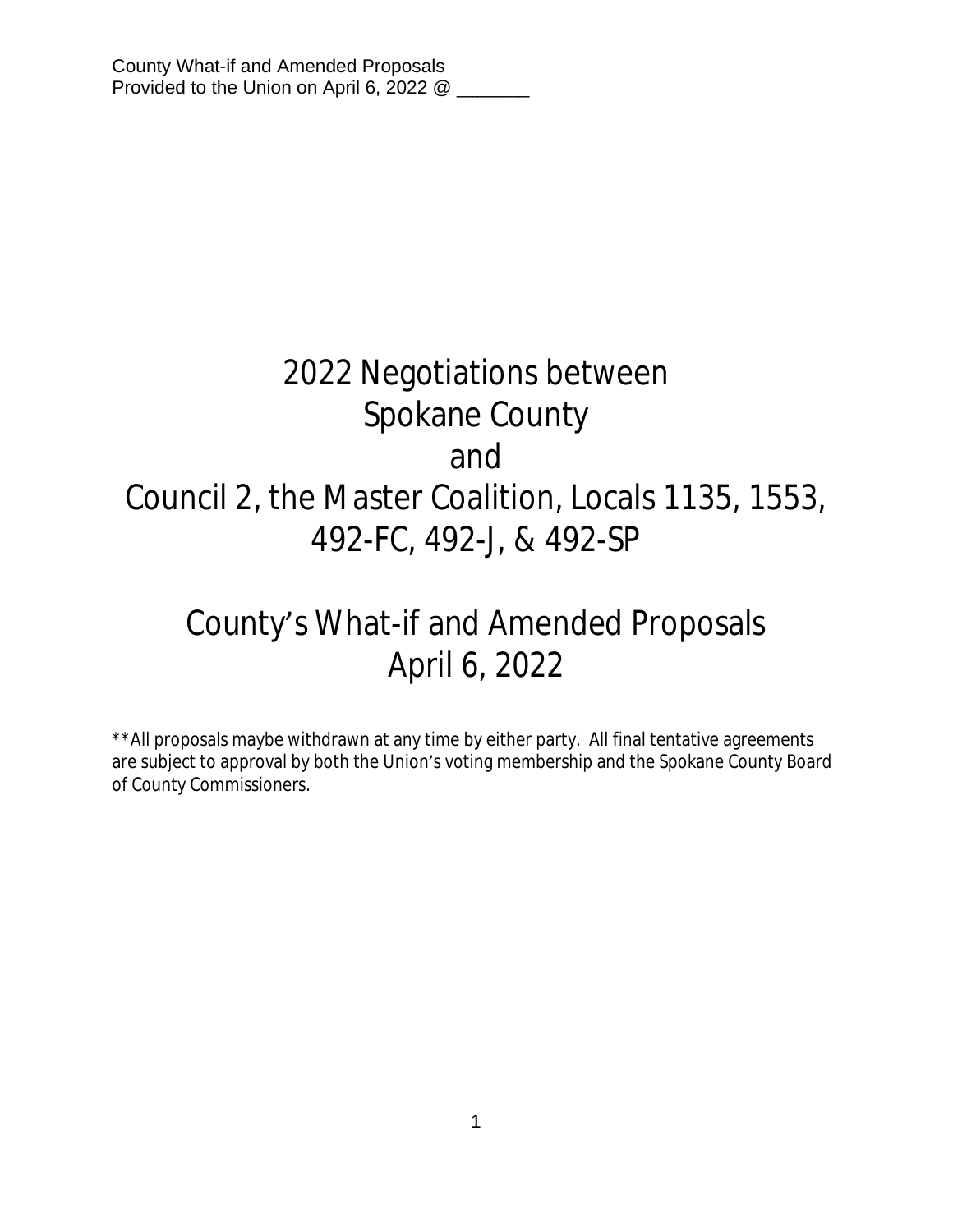County What-if and Amended Proposals Provided to the Union on April 6, 2022 @

# **What-if Package #1**

- The County will agree to the following:
	- o To add Juneteenth as a fixed observed holiday for Local 1135, 1553, and 492-J. An additional holiday will be added for 492-SP & 492-FC will negotiate a fixed or floating holiday during their supplemental agreement.
	- o All future federal holidays, observed by the County, will automatically be granted to the Master Contract on the same terms as the County is observing it (e.g. fixed or floating holiday, year it will begin observing it, etc.…).
- If the Union agrees to the following County's proposals:
	- o The proposed changes to Article 8.3.3 in Economic Proposal #2:
		- If a holiday is observed on an employee's scheduled day off**,** or during his/her vacation or on paid sick leave, at the employee's option **upon mutual agreement between the employee and employer,** he/she shall be paid for the un-worked holiday, or be given the preceding or following work day off.
	- o The proposed language addition of Article 22.9 in Non-Economic Proposal #16:
		- **22.9 Nothing in this agreement or any supplemental agreement shall be construed to diminish the County's right to have non-represented employees or supervisors from performing bargaining unit work for the purpose of instruction, experimentation, correcting work difficulties, relieving employees for short periods of time, emergency situations, or in the interest of productivity, efficiency, and quality. The County will not, however, use non-bargaining unit employees to replace unit employees.**

## **What if Package Proposal #2**

The County will withdraw it's proposed change in Article 9.7 in Non-Economic Proposal #6:

 **Vacation Rights in Case of Layoff or Separation**: Any employee who is laid off, discharged or separated from the service of the Employer for any reason, prior to taking his/her vacation, shall be compensated in cash for the unused vacation, he/she has accumulated at the time of separation which is computed based upon his/her base pay plus longevity if applicable. For retirement purposes, vacation payoff shall be limited to forty (40) **three hundred (300) hours for 37.5 hour employees or three hundred twenty (320) hours for 40 hour employees** days.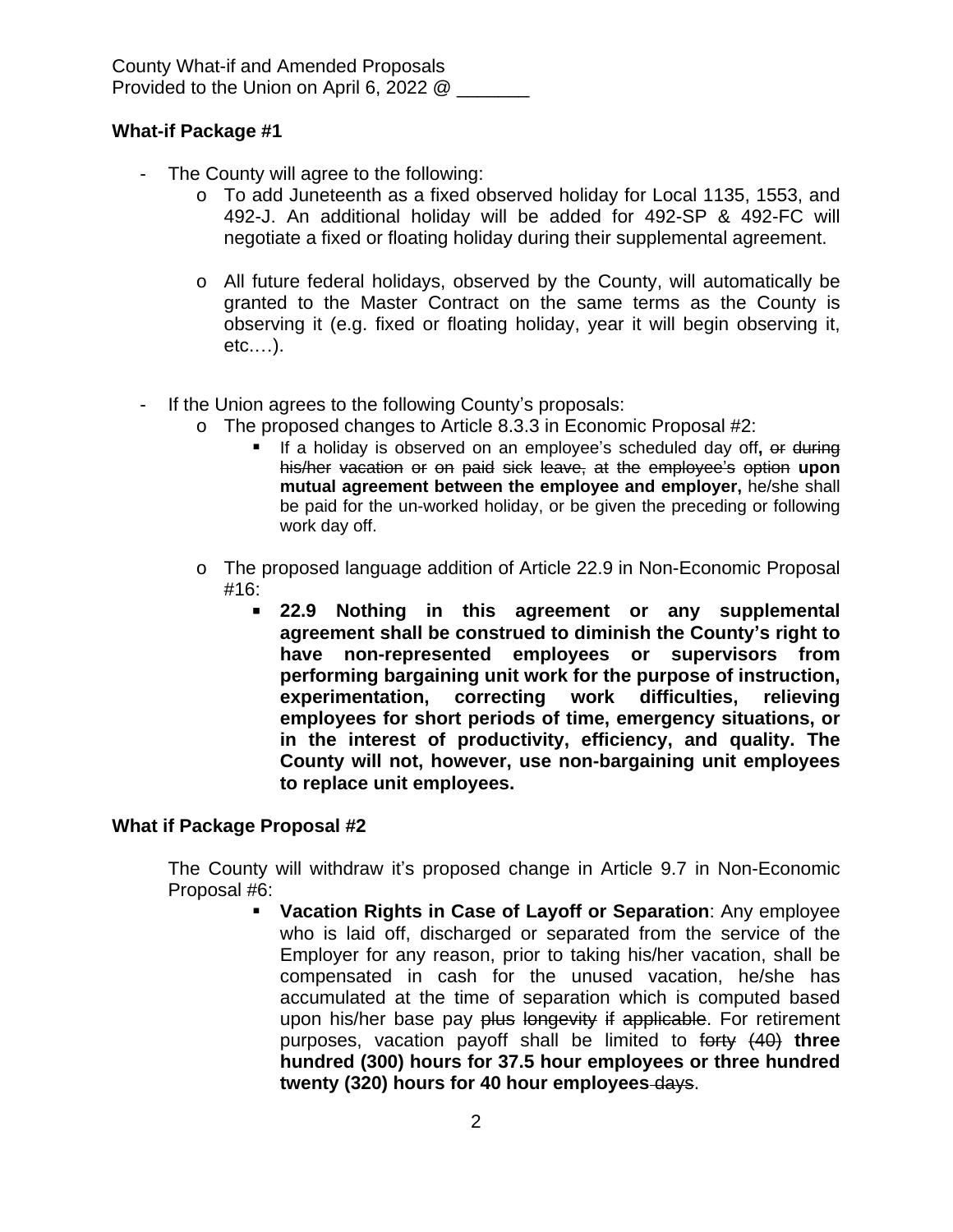If the Union agrees to withdraw the following proposals:

- Union proposal #15 Sick Leave Conversion
- Union proposal #11 Option PTO program

#### **What-if Proposal #3**

County Economic Proposal #8

#### **ARTICLE 15 – LONGEVITY**

**15.9 Longevity:** Supplemental Agreements will be superseded by this section with the understanding that the service enhancement pay contained in the Appendix A of the 2010-2012 492 RFC Supplemental Agreement (Detention Cooks have been accreted into 1553) will be in addition to the below longevity increases. **Detention Cooks will continue to receive the service enhancement pay as outlined in the Local 492-FC for the duration of this agreement. Upon expiration of this agreement, Detention Cooks will no longer receive the service enhancement pay.**

A monthly longevity bonus will be paid an employee, in addition to employees regular rate of pay, if the employee has continuous service from the time of appointment to regular full time employment. Payments will be calculated as follows:

| <b>Continuous Service</b> | <b>Monthly Amount</b> |
|---------------------------|-----------------------|
| Over 7 years              | \$40.00               |
| Over 10 years             | \$75.00               |
| Over 15 years             | \$100.00              |
| Over 20 years             | \$150.00              |
| Over 25 years             | \$200.00              |